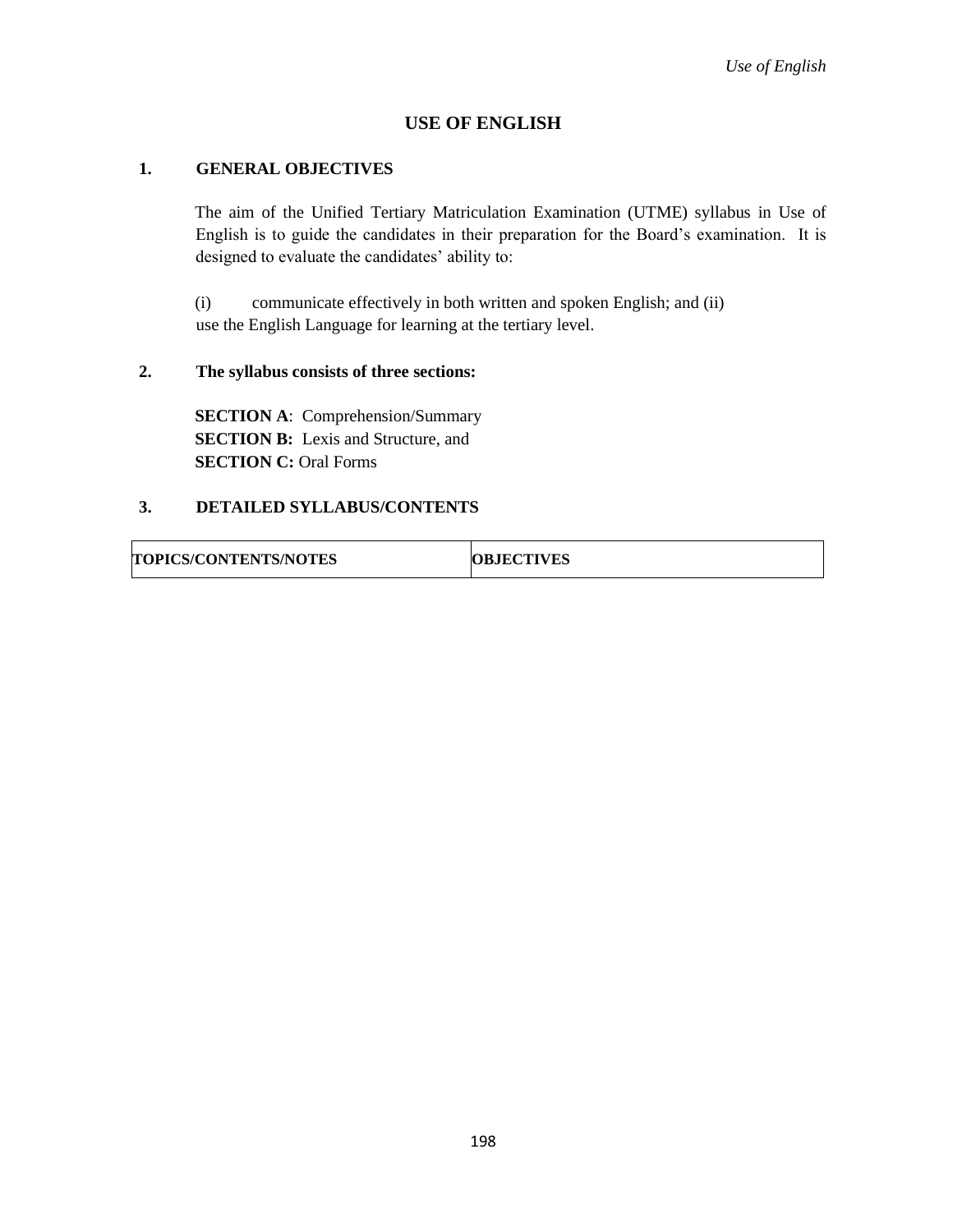| A.                                            | <b>Comprehension/Summary</b>                              |      | Candidates should be able to:                     |
|-----------------------------------------------|-----------------------------------------------------------|------|---------------------------------------------------|
| (a)                                           | description                                               |      |                                                   |
| (b)                                           | narration                                                 | 1.   | identify<br>points/topic<br>main<br>sentences     |
| (c)                                           | exposition                                                |      | in                                                |
| (d)                                           | argumentation/persuasion                                  |      | passages;                                         |
|                                               |                                                           | ii.  | determine implied meaning;                        |
| (i)                                           | Each of the three passages to be set (one                 | iii. | identify the grammatical functions of words,      |
|                                               | will be a cloze test) should reflect various              |      | phrases, clauses and figurative/idiomatic         |
|                                               | disciplines and be about 200 words long.                  |      | expressions;                                      |
|                                               |                                                           | iv.  | deduce or infer the writer's intentions including |
| (ii)                                          | Questions on the passages will test the<br>following:     |      | mood, attitude to the subject matter and opinion. |
| (a)                                           | Comprehension of the whole or                             |      |                                                   |
|                                               | part of each passage.                                     |      |                                                   |
|                                               |                                                           |      |                                                   |
| (b)                                           | Comprehension of words, phrases, clauses,                 |      |                                                   |
|                                               | sentences, figures of speech and idioms as used           |      |                                                   |
|                                               | in the passages.                                          |      |                                                   |
|                                               |                                                           |      |                                                   |
| (c)                                           | Coherence and logical reasoning                           |      |                                                   |
|                                               | (deductions, inferences, etc).                            |      |                                                   |
|                                               |                                                           |      |                                                   |
| (d)                                           | The Last Days at Forcados High School, A. H.<br>Mohammed. |      |                                                   |
| (e)                                           | Synthesis<br>of<br>ideas<br>from<br>the                   |      |                                                   |
|                                               | passages.                                                 |      |                                                   |
|                                               |                                                           |      |                                                   |
| TOPICS/CONTENTS/NOTES                         |                                                           |      | <b>OBJECTIVES</b>                                 |
|                                               | <b>NOTE:</b>                                              |      |                                                   |
|                                               | By synthesis of ideas is meant the art of combining       |      |                                                   |
| distinct or separate pieces of information to |                                                           |      |                                                   |
|                                               | form a complete whole.                                    |      |                                                   |
|                                               |                                                           |      |                                                   |
|                                               |                                                           |      |                                                   |
|                                               |                                                           |      |                                                   |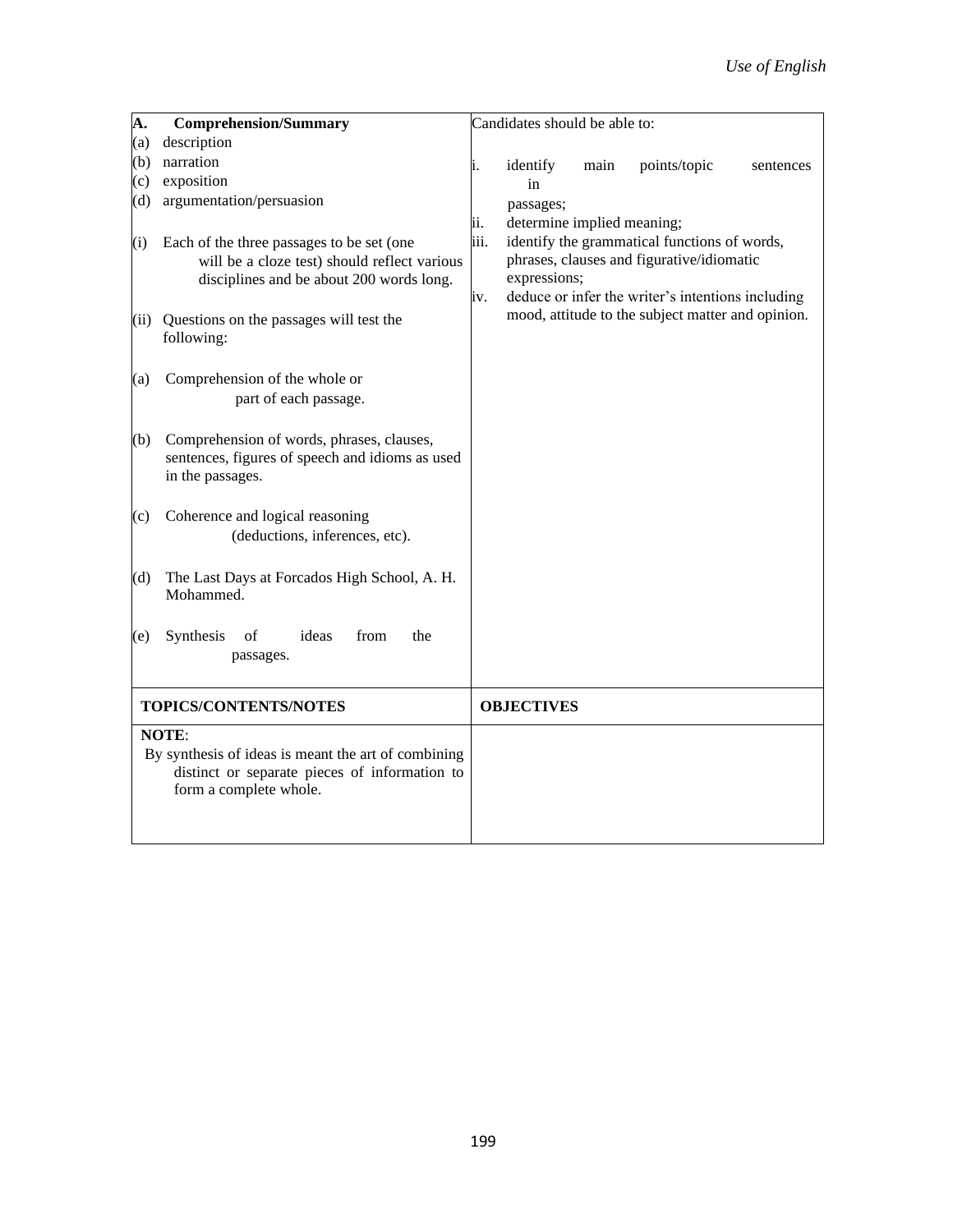| В.                                                                   | <b>Lexis and Structure</b>                                                                                                                                                                                                                                                                                                                                                                                                                                                | Candidates should be able to:                                                                                                                                                                                                                                                                                                                              |
|----------------------------------------------------------------------|---------------------------------------------------------------------------------------------------------------------------------------------------------------------------------------------------------------------------------------------------------------------------------------------------------------------------------------------------------------------------------------------------------------------------------------------------------------------------|------------------------------------------------------------------------------------------------------------------------------------------------------------------------------------------------------------------------------------------------------------------------------------------------------------------------------------------------------------|
| (a)<br>(b)<br>(c)<br>(d)<br>(e)<br>(f)<br>(g)<br>(h)<br><b>NOTE:</b> | synonyms<br>antonyms<br>homonyms<br>clause and sentence patterns<br>word classes and their functions<br>number.<br>mood,<br>aspect,<br>tense,<br>agreement/concord,<br>degree<br>(positive,<br>comparative and superlative) and question<br>tags<br>punctuation and spelling<br>ordinary<br>usage,<br>figurative<br>usage<br>and<br>idiomatic usage are to be tested.<br>Idioms to be tested shall be those that are formal and<br>expressed in standard British English. | i.<br>identify words and expressions in their ordinary,<br>figurative and idiomatic contexts;<br>ii.<br>determine similar and opposite meaning of words;<br>iii.<br>differentiate between correct and incorrect<br>punctuation and spelling;<br>identify various grammatical patterns in use;<br>iv.<br>interpret information conveyed in sentences.<br>V. |
| C.                                                                   | <b>Oral Forms</b>                                                                                                                                                                                                                                                                                                                                                                                                                                                         | Candidates should be able to:                                                                                                                                                                                                                                                                                                                              |
| (a)<br>(b)<br>(c)<br>(d)<br>(e)<br>NOTE:                             | Vowels (monophthongs and diphthongs<br>Consonants (including clusters)<br>Rhymes (including homophones)<br>Word stress (monosyllabic and polysyllabic)<br>Intonation (words emphatic stress)<br>Emphatic stress involves the placement of normal<br>stress on words in an utterance for the purpose of<br>emphasis.                                                                                                                                                       | i.<br>make distinctions between vowel types;<br>ii.<br>differentiate between consonant types;<br>iii. identify correct accentuation in individual words and<br>connected speech.                                                                                                                                                                           |

### **D. THE STRUCTURE OF THE EXAMINATION**

# **SECTION A**: **Comprehension/Summary**

| (a) | 2 comprehension passages $-10$ questions, 3 marks each | $=$ 30 marks |
|-----|--------------------------------------------------------|--------------|
| (b) | I cloze passage $-10$ questions, 2 marks each          | $= 20$ marks |
| (c) | 1 reading text $-15$ questions, 1 mark each            | $= 15$ marks |
|     |                                                        | $= 65$ marks |

#### **SECTION B**: **Lexis Structure**

| (a) | Sentence interpretation $-10$ questions, 2 marks each | $= 20$ marks |
|-----|-------------------------------------------------------|--------------|
|-----|-------------------------------------------------------|--------------|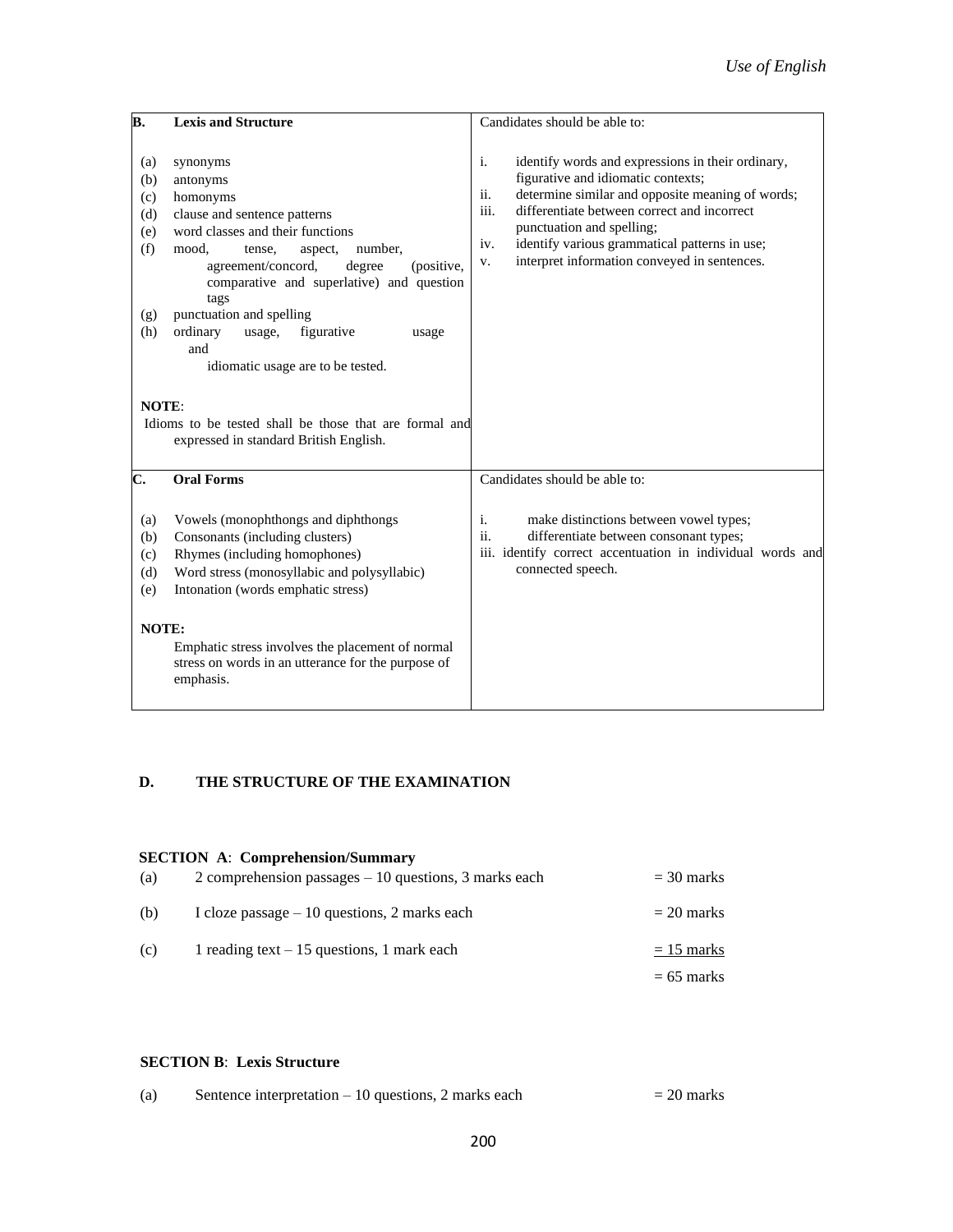| (b) | Antonyms $-10$ questions, 2 marks each           | $= 20$ marks |
|-----|--------------------------------------------------|--------------|
| (c) | $Synonyms - 10 questions, 1 mark each$           | $= 10$ marks |
| (d) | Sentence completion $-20$ questions, 1 mark each | $= 20$ marks |
|     |                                                  | $= 70$ marks |

#### **SECTION C**: **Oral Forms**

| 15 questions, 1 mark each | $= 15$ marks |
|---------------------------|--------------|
|                           |              |

Total:  $100$  questions  $65 + 70 + 15$  = 150 marks

#### **E. RECOMMENDED TEXTS**

- Attah, M. O. (2013) *Practice in Spoken English for Intermediate and Advanced Learners,* Maiduguri: University of Maiduguri Press
- Bamgbose, A. (2002) *English Lexis and Structure for Senior Secondary Schools and colleges (Revised Edition)*, Ibadan: Heinemann
- Banjo, A. et al (2004) *New Oxford Secondary English Course Book Six for Senior Secondary Schools*, Ibadan: UP Plc.

Caesar, O. J. (2003) *Essential Oral English for Schools and Colleges,* Lagos: Tonad Publishers Limited

Daniel Jones (2011) *Cambridge English Pronouncing Dictionary,* Cambridge: Cambridge University Press

Egbe, D. I (1996) *Mastering English Usage and Communication Skills*, Lagos: Tisons

Elugbe, B. (2000) *Oral English for Schools and Colleges,* Ibadan: Heinemann

- Grant, N. J. H, Nnamonu, S. Jowitt, D. (1998) *Senior English Project 3, (New Edition)* Harlow: Longman
- Idowu, O. O, Sogbeson, T. S, Adofo, A. K. Burgess, D. F and Burgess, L. J. (1998) *Round-up English: A Complete Guide,* Lagos: Longman

Idris, U. (2001) *Oral English at Your Fingertips for Schools and Colleges,* Lagos, M. Youngbrain Publishers

- Igiligi, E. C. and Ogenyi, S. O. (2010) *Grammar and Composition in the G.S.M. Age,* Enugu: Joe Hills Production Services
- Jauro, L. B. (2013) *Oral English for Schools and Colleges: A teaching and Learning Approach,* Yola: Paraclete Publishers.

Nnamonu, S. and Jowitt, D. (1989) *Common Errors in English,* Lagos: Longman